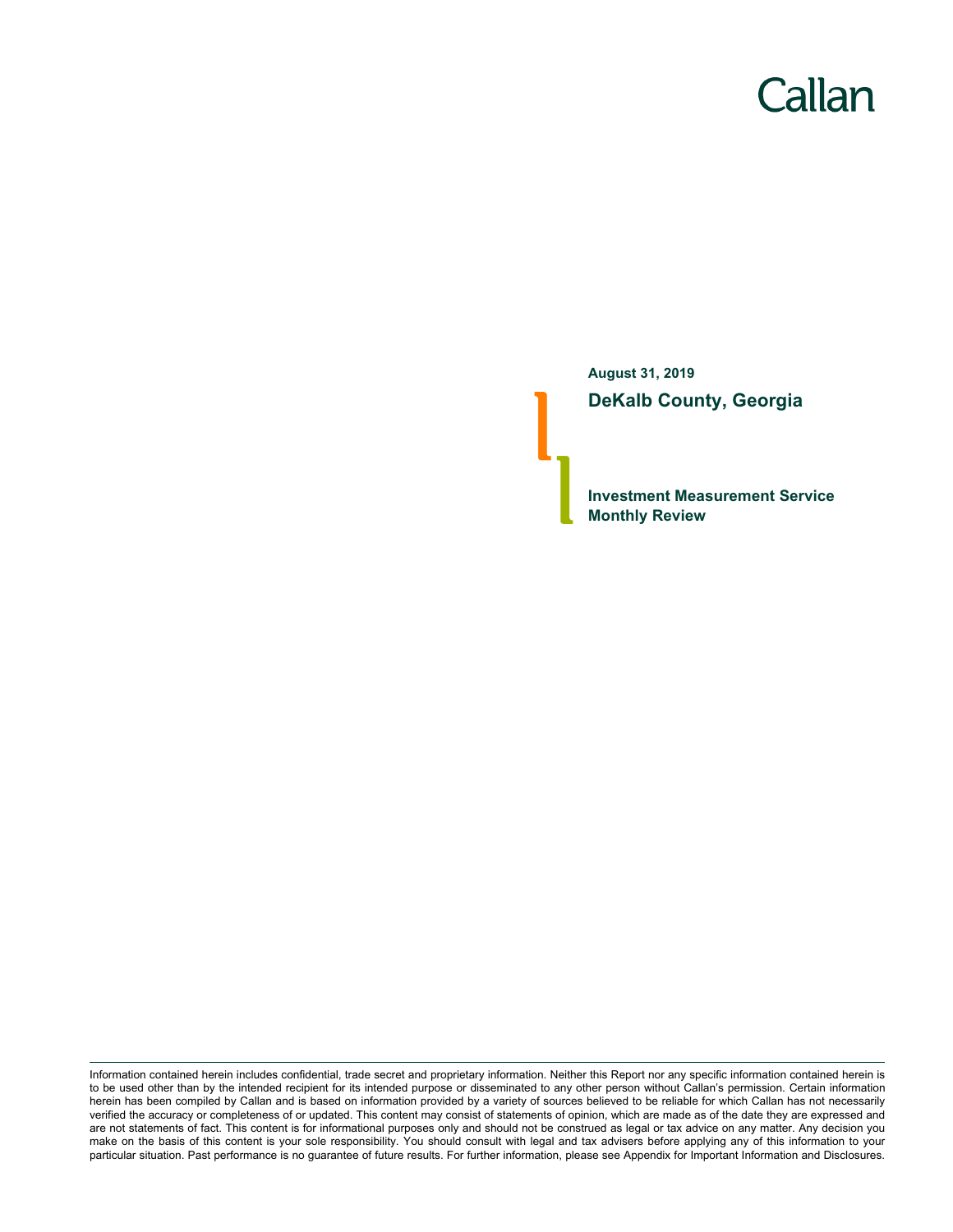# **Actual vs Target Asset Allocation**

The first chart below shows the Fund's asset allocation as of August 31, 2019. The second chart shows the Fund's target asset allocation as outlined in the investment policy statement.



| Asset Class           | \$000s<br>Actual | Percent<br>Actual | Percent<br>Target | Percent<br><b>Difference</b> | \$000s<br>Difference  |
|-----------------------|------------------|-------------------|-------------------|------------------------------|-----------------------|
| Domestic Equity       | 845.790          | 61.9%             | 60.0%             | 1.9%                         | 26.060                |
| Domestic Fixed Income | 351.147          | 25.7%             | 25.0%             | 0.7%                         | 9.593                 |
| International Equity  | 165.334          | 12.1%             | 15.0%             | $(2.9\%)$<br>0.3%            | $(39,598)$<br>$3,945$ |
| Cash Account          | 3.945            | $0.3\%$           | $0.0\%$           |                              |                       |
| Total                 | 1.366.217        | 100.0%            | 100.0%            |                              |                       |

\*Current Month Target Performance is calculated using monthly rebalancing.

Callan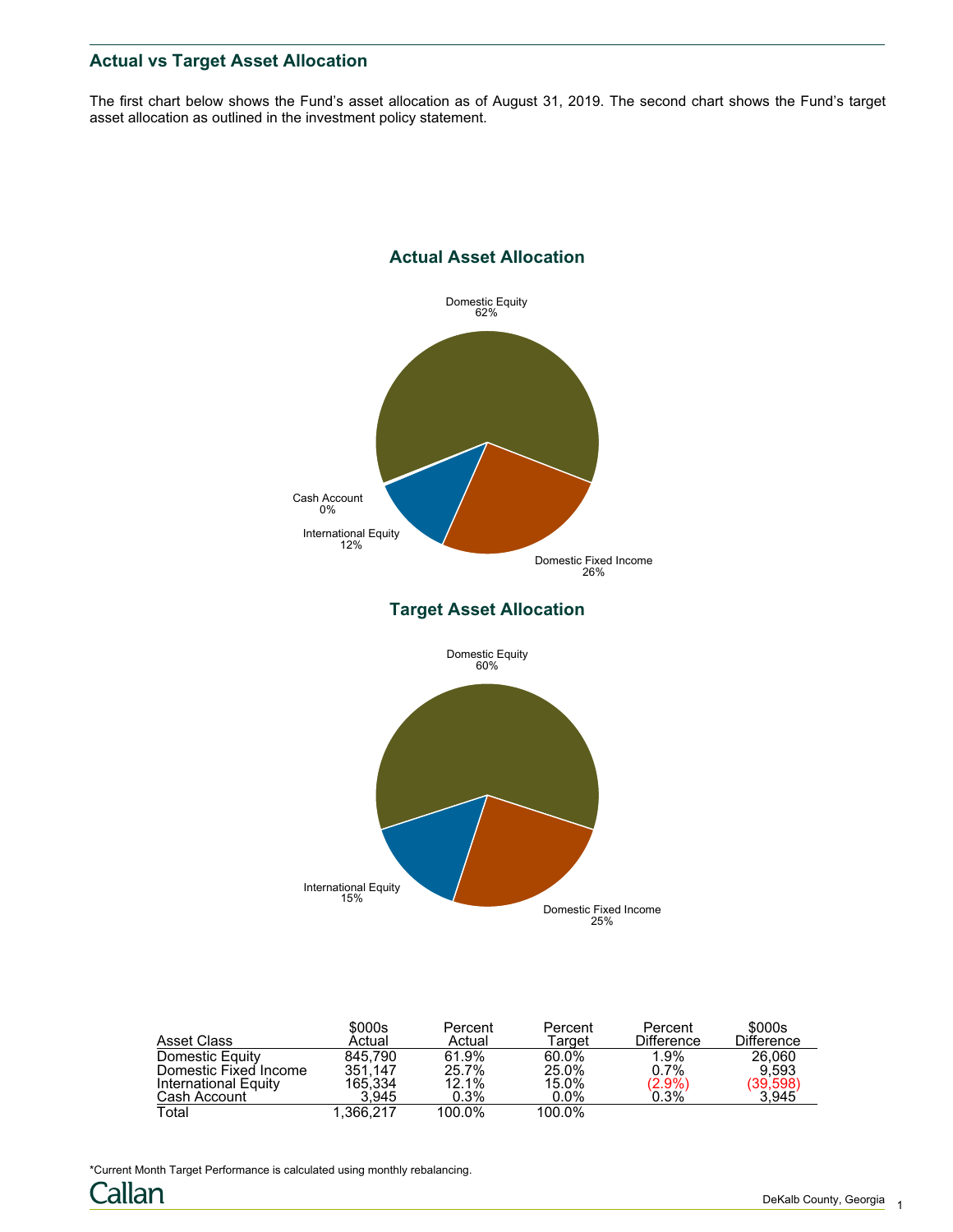## **Investment Manager Asset Allocation**

The table below contrasts the distribution of assets across the Fund's investment managers as of August 31, 2019, with the distribution as of July 31, 2019. The change in asset distribution is broken down into the dollar change due to Net New Investment and the dollar change due to Investment Return.

|  | <b>Asset Distribution Across Investment Managers</b> |  |  |  |
|--|------------------------------------------------------|--|--|--|
|--|------------------------------------------------------|--|--|--|

|                                    | <b>August 31, 2019</b> |        |               |                  | July 31, 2019       |               |
|------------------------------------|------------------------|--------|---------------|------------------|---------------------|---------------|
|                                    | <b>Market Value</b>    | Weight | Net New Inv.  | Inv. Return      | <b>Market Value</b> | <u>Weight</u> |
| <b>Domestic Equity</b>             | \$845,790,031          | 61.91% | \$(4,000,000) | $$$ (34,487,207) | \$884,277,237       | 62.92%        |
| Large Cap                          | \$689,408,525          | 50.46% | \$(4,000,000) | \$(26,621,910)   | \$720.030.435       | 51.23%        |
| Jennison Associates                | 217,946,023            | 15.95% | O             | (4,087,347)      | 222,033,370         | 15.80%        |
| Loomis Large Cap Growth            | 130,797,026            | 9.57%  | 0             | (2,604,830)      | 133,401,856         | 9.49%         |
| Edgar Lomax                        | 37,791,116             | 2.77%  | 0             | (335, 044)       | 38,126,160          | 2.71%         |
| Gabelli Asset Management           | 167,514,303            | 12.26% | 0             | (10,061,230)     | 177,575,533         | 12.63%        |
| Southeastern Asset Mgmt.           | 127,613,196            | 9.34%  | 0             | (9,211,968)      | 136,825,164         | 9.74%         |
| Ivy Large Value                    | 7.730.246              | 0.57%  | (4,000,000)   | (338, 106)       | 12,068,353          | 0.86%         |
| <b>Small Cap</b>                   | \$156,381,506          | 11.45% | \$0           | \$(7,865,297)    | \$164,246,802       | 11.69%        |
| <b>Frontier Capital Management</b> | 76,985,125             | 5.63%  | 0             | (3,577,365)      | 80,562,489          | 5.73%         |
| <b>EARNEST Partners</b>            | 79,396,381             | 5.81%  | $\Omega$      | (4,287,932)      | 83,684,313          | 5.95%         |
| <b>Domestic Fixed Income</b>       | \$351,147,214          | 25.70% | \$0           | \$6,933,855      | \$344,213,359       | 24.49%        |
| Segall Bryant & Hamill             | 171,081,047            | 12.52% | 0             | 4,109,837        | 166,971,211         | 11.88%        |
| Income Research & Mgmt             | 94,693,451             | 6.93%  | 0             | 2,350,697        | 92,342,755          | 6.57%         |
| <b>Advent Capital Management</b>   | 85,372,715             | 6.25%  | $\mathbf 0$   | 473.321          | 84,899,394          | 6.04%         |
| <b>International Equity</b>        | \$165,334,308          | 12.10% | \$0           | \$(3,664,260)    | \$168,998,567       | 12.02%        |
| Marathon                           | 38,517,079             | 2.82%  | 0             | (856, 498)       | 39,373,577          | 2.80%         |
| T. Rowe Price Inst Intl Core Eq.   | 126,817,229            | 9.28%  | $\Omega$      | (2,807,762)      | 129,624,990         | 9.22%         |
| <b>Cash Account</b>                | \$3,945,277            | 0.29%  | \$(4,041,212) | \$8,541          | \$7,977,948         | 0.57%         |
| <b>Total Fund</b>                  | \$1,366,216,829        | 100.0% | \$(8,041,212) | \$(31,209,071)   | \$1,405,467,112     | 100.0%        |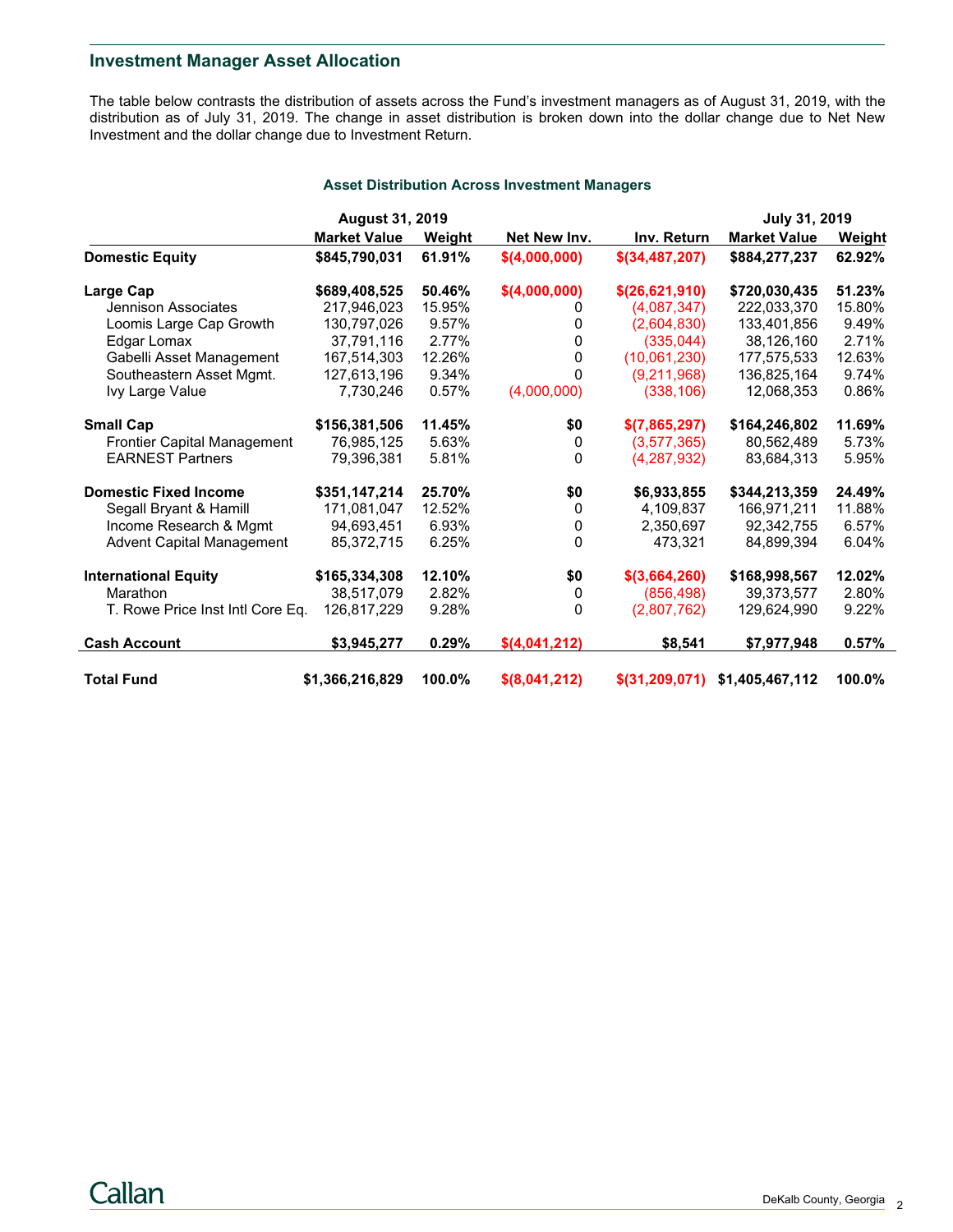The table below details the rates of return for the fund's investment managers over various time periods ended August 31, 2019. Negative returns are shown in red, positive returns in black. Returns for one year or greater are annualized. The first set of returns for each asset class represents the composite returns for all the fund's accounts for that asset class.

#### **Returns for Periods Ended August 31, 2019**

|                                                                                |                       | Last           |                       | Last             | Last                     |
|--------------------------------------------------------------------------------|-----------------------|----------------|-----------------------|------------------|--------------------------|
|                                                                                | Last                  | 3              | 6                     | 9                | 12                       |
|                                                                                | <b>Month</b>          | <b>Months</b>  | <b>Months</b>         | <b>Months</b>    | <b>Months</b>            |
| <b>Gross of Fee Returns</b>                                                    |                       |                |                       |                  |                          |
| <b>Domestic Equity</b>                                                         | (3.90%)               | 4.60%          | (0.16%)               | 2.67%            | (4.35%)                  |
| Domestic Equity Benchmark (1)                                                  | $(2.14\%)$            | 6.11%          | 4.33%                 | 6.12%            | 0.16%                    |
| Russell 3000 Index                                                             | $(2.04\%)$            | 6.40%          | 5.00%                 | 7.04%            | 1.31%                    |
| Large Cap                                                                      | (3.70%)               | 4.53%          | 0.33%                 | 2.95%            | (3.28%)                  |
| <b>S&amp;P 500 Index</b>                                                       | (1.58%)               | 6.87%          | 6.15%                 | 7.65%            | 2.92%                    |
| <b>Large Cap Growth</b>                                                        | (1.88%)               | 6.89%          | 5.48%                 | 10.55%           | 3.17%                    |
| Jennison Associates                                                            | $(1.84\%)$            | 6.95%          | 4.41%                 | 9.82%            | 0.99%                    |
| Loomis Large Cap Growth                                                        | (1.95%)               | 6.77%          | 7.35%                 | 11.80%           | 7.12%                    |
| Russell 1000 Growth                                                            | $(0.77\%)$            | 8.44%          | 9.21%                 | 12.68%           | 4.27%                    |
| Large Cap Value                                                                | (5.48%)               | 2.24%          | (4.36%)               | $(3.60\%)$       | (9.02%)                  |
| Edgar Lomax                                                                    | (0.88%)               | 6.46%          | 3.78%                 | 3.33%            | 4.05%                    |
| Gabelli Asset Management                                                       | (5.67%)               | 1.58%          | (4.18%)               | (1.79%)          | (5.53%)                  |
| Southeastern Asset Mgmt.                                                       | (6.73%)               | 1.68%          | (7.15%)               | (7.78%)          | $(16.70\%)$              |
| Ivy Large Value                                                                | (2.24%)               | 5.93%          | 1.86%                 | 0.37%            | (3.48%)                  |
| Russell 1000 Value                                                             | $(2.94\%)$            | 4.89%          | 2.27%                 | 2.83%            | 0.62%                    |
| <b>Small Cap</b>                                                               | (4.79%)               | 4.88%          | (2.25%)               | 1.47%            | $(8.94\%)$               |
| Russell 2000                                                                   | $(4.94\%)$            | 2.37%          | (4.43%)               | (1.44%)          | (12.89%)                 |
| <b>Small Cap Growth</b><br><b>Frontier Capital Mgmt</b><br>Russell 2500 Growth | $(4.44\%)$<br>(2.84%) | 5.16%<br>6.35% | $(3.21\%)$<br>2.51%   | 1.87%<br>9.01%   | $(9.08\%)$<br>$(3.70\%)$ |
| <b>Small Cap Value</b><br><b>EARNEST Partners</b><br>Russell 2000 Value        | (5.12%)<br>(5.58%)    | 4.60%<br>0.59% | $(1.30\%)$<br>(6.89%) | 1.08%<br>(5.66%) | $(8.82\%)$<br>(14.89%)   |
| <b>Domestic Fixed Income</b>                                                   | 2.01%                 | 4.77%          | 7.65%                 | 10.63%           | 10.36%                   |
| Dom. Fixed Income Benchmark (4)                                                | 2.10%                 | 4.42%          | 7.63%                 | 10.79%           | 10.17%                   |
| Segall Bryant & Hamill                                                         | 2.46%                 | 4.00%          | 8.00%                 | 10.93%           | 11.13%                   |
| Income Research & Mgmt (2)                                                     | 2.55%                 | 4.37%          | 8.35%                 | 11.57%           | 10.56%                   |
| <b>Blended Benchmark</b>                                                       | 2.59%                 | 4.11%          | 8.02%                 | 11.11%           | 10.17%                   |
| <b>Advent Capital Management</b>                                               | 0.56%                 | 6.79%          | 6.20%                 | 9.01%            | 8.65%                    |
| ML Investment Grade Convertibles                                               | 1.58%                 | 7.20%          | 8.05%                 | 10.40%           | 10.17%                   |
| ML IG US Convertibles 5% Cap                                                   | 0.16%                 | 5.62%          | 5.98%                 | 9.16%            | 9.55%                    |
| <b>International Equity</b>                                                    | (2.17%)               | 1.68%          | (1.51%)               | 2.12%            | $(6.50\%)$               |
| <b>MSCI EAFE Index</b>                                                         | (2.59%)               | 1.88%          | 0.34%                 | 4.34%            | (3.26%)                  |
| T. Rowe Price Inst Intl Core Eq. (3)                                           | (2.17%)               | 1.88%          | (1.75%)               | 1.63%            | (6.66%)                  |
| <b>MSCI EAFE Index</b>                                                         | (2.59%)               | 1.88%          | 0.34%                 | 4.34%            | (3.26%)                  |
| Marathon                                                                       | (2.18%)               | 1.03%          | $(0.70\%)$            | 3.79%            | (5.97%)                  |
| <b>MSCI EAFE Index</b>                                                         | (2.59%)               | 1.88%          | 0.34%                 | 4.34%            | (3.26%)                  |
| <b>Total Fund</b>                                                              | (2.22%)               | 4.26%          | 1.52%                 | 4.48%            | (1.32%)                  |
| Total Fund Target*                                                             | (1.15%)               | 5.09%          | 4.65%                 | 7.28%            | 2.35%                    |

\* The Total Fund Target consists of 50% S&P 500, 20% Blmbg Barclays Aggregate, 15% MSCI EAFE, 10% Russell 2000,<br>and 5% ML Inv Grade Convertible Index.<br>(1) 80% Blmbg Barclays Aggregate and 20% ML Inv Grade Convertible Index

for IR&M begins on February 1, 2017.

(3) Mutual Fund returns are net of fees. (4) Blmbg Agg through July 31, 2010; Blmbg Gov/Credit Idx Intermediate through December 31, 2012; Blmbg Agg thereafter.

Callan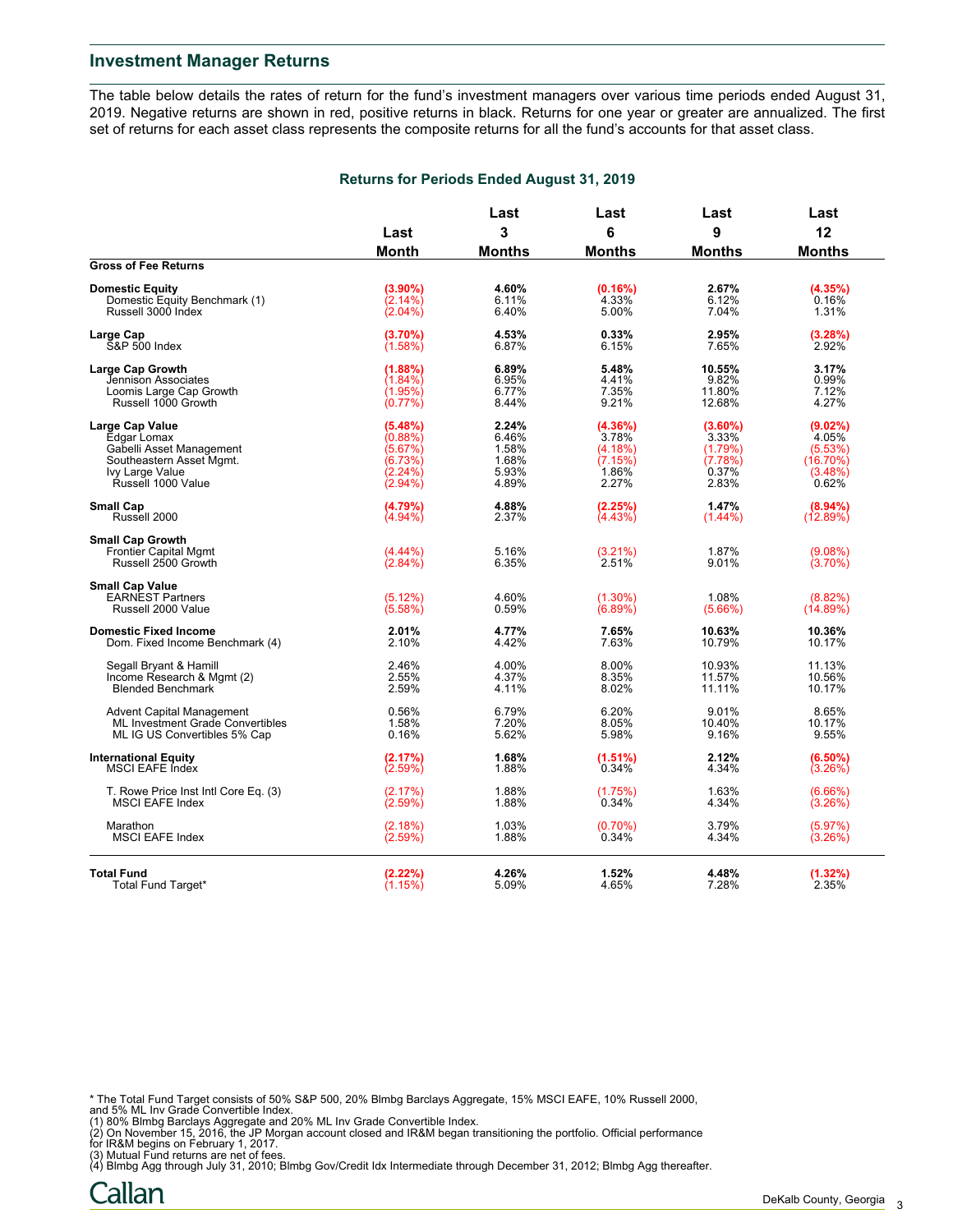The table below details the rates of return for the fund's investment managers over various time periods ended August 31, 2019. Negative returns are shown in red, positive returns in black. Returns for one year or greater are annualized. The first set of returns for each asset class represents the composite returns for all the fund's accounts for that asset class.

|                                                                                                                                 | Last                                                | Last                                               | Last                                                   | Last                                                          |  |
|---------------------------------------------------------------------------------------------------------------------------------|-----------------------------------------------------|----------------------------------------------------|--------------------------------------------------------|---------------------------------------------------------------|--|
|                                                                                                                                 | 3                                                   | 5                                                  | 7                                                      | 10                                                            |  |
|                                                                                                                                 | Years                                               | <b>Years</b>                                       | Years                                                  | <b>Years</b>                                                  |  |
| <b>Gross of Fee Returns</b>                                                                                                     |                                                     |                                                    |                                                        |                                                               |  |
| <b>Domestic Equity</b><br>Domestic Equity Benchmark (1)<br>Russell 3000 Index                                                   | 10.01%<br>11.95%<br>12.24%                          | 7.06%<br>9.55%<br>9.60%                            | 11.39%<br>12.95%<br>13.14%                             | 12.16%<br>13.19%<br>13.35%                                    |  |
| Large Cap<br><b>S&amp;P 500 Index</b>                                                                                           | 10.26%<br>12.70%                                    | 6.95%<br>10.11%                                    | 11.15%<br>13.37%                                       | 11.97%<br>13.45%                                              |  |
| <b>Large Cap Growth</b><br>Jennison Associates<br>Russell 1000 Growth                                                           | 16.25%<br>18.57%<br>17.03%                          | 12.01%<br>13.44%<br>13.06%                         | 14.37%<br>16.44%<br>15.34%                             | 14.24%<br>15.98%<br>15.42%                                    |  |
| Large Cap Value<br>Edgar Lomax<br>Gabelli Asset Management<br>Southeastern Asset Mgmt.<br>Ivy Large Value<br>Russell 1000 Value | 5.55%<br>11.49%<br>6.87%<br>1.94%<br>8.88%<br>8.08% | 3.25%<br>8.90%<br>4.42%<br>0.38%<br>5.30%<br>6.59% | 8.68%<br>12.57%<br>10.04%<br>6.06%<br>11.45%<br>11.24% | 10.36%<br>13.35%<br>11.94%<br>8.11%<br>$\mathbf{r}$<br>11.49% |  |
| Small Cap<br>Russell 2000                                                                                                       | 8.99%<br>7.89%                                      | 7.81%<br>6.41%                                     | 12.86%<br>10.62%                                       | 13.30%<br>11.59%                                              |  |
| <b>Small Cap Growth</b><br><b>Frontier Capital Mgmt</b><br>Russell 2500 Growth                                                  | 8.09%<br>13.16%                                     | 6.90%<br>9.65%                                     | 12.87%<br>13.45%                                       | 13.32%<br>14.42%                                              |  |
| <b>Small Cap Value</b><br><b>EARNEST Partners</b><br>Russell 2000 Value                                                         | 9.89%<br>5.05%                                      | 8.72%<br>4.63%                                     | 12.90%<br>9.12%                                        | 13.34%<br>10.05%                                              |  |
| <b>Domestic Fixed Income</b><br>Dom. Fixed Income Benchmark (2)                                                                 | 5.60%<br>5.41%                                      | 5.06%<br>4.90%                                     | 5.04%<br>4.72%                                         | 5.69%<br>5.00%                                                |  |
| Segall Bryant & Hamill (6)<br>Income Research & Mgmt (5)<br>Blended Benchmark (3)                                               | 3.91%<br>3.44%<br>3.09%                             | 3.97%<br>3.73%<br>3.35%                            | 3.59%<br>3.13%<br>2.85%                                | 4.43%<br>3.69%                                                |  |
| <b>Advent Capital Management</b><br>ML Investment Grade Convertibles<br>ML IG US Convertibles 5% Cap                            | 12.46%<br>15.07%<br>12.64%                          | 9.39%<br>11.14%<br>9.64%                           | 11.31%<br>13.35%<br>11.39%                             | 10.33%<br>11.34%                                              |  |
| <b>International Equity</b><br>MSCI EAFE Index                                                                                  | 5.91%<br>5.91%                                      | 1.42%<br>1.89%                                     | 5.82%<br>6.13%                                         | 5.02%<br>5.00%                                                |  |
| T. Rowe Price Inst Intl Core Eq. (4)<br><b>MSCI EAFE Index</b>                                                                  | 5.76%<br>5.91%                                      | 1.89%<br>1.89%                                     | 5.97%<br>6.13%                                         | 5.00%                                                         |  |
| <b>Total Fund</b><br>Total Fund Target*                                                                                         | 8.39%<br>9.54%                                      | 5.87%<br>7.43%                                     | 9.02%<br>9.85%                                         | 9.58%<br>10.05%                                               |  |

#### **Returns for Periods Ended August 31, 2019**

(1) 83.3% S&P 500 and 16.7% Russell 2000 through June 30, 2007; 81.8% S&P 500 and 18.2% Russell 2000 through September<br>30, 2010; 83.3% S&P 500 and 16.7% Russell 2000 through July 31, 2014; 84.6% S&P 500 and 15.4% Russell 2

(3) Blmbg Aggregate through July 31, 2010; Blmbg Gov/Credit Index Intermediate through December 31, 2012;<br>Blmbg Aggregate thereafter.<br>(4) T. Rowe Price International Core Equity Fund was moved from the mutual fund into the

(5) On November 15, 2016, the JP Morgan account closed and IR&M began transitioning the portfolio. Official performance

for IR&M begins on February 1, 2017. (6) Denver Investment Advisors was acquired in 2Q 2018 and was renamed to Segall Bryant & Hamill.

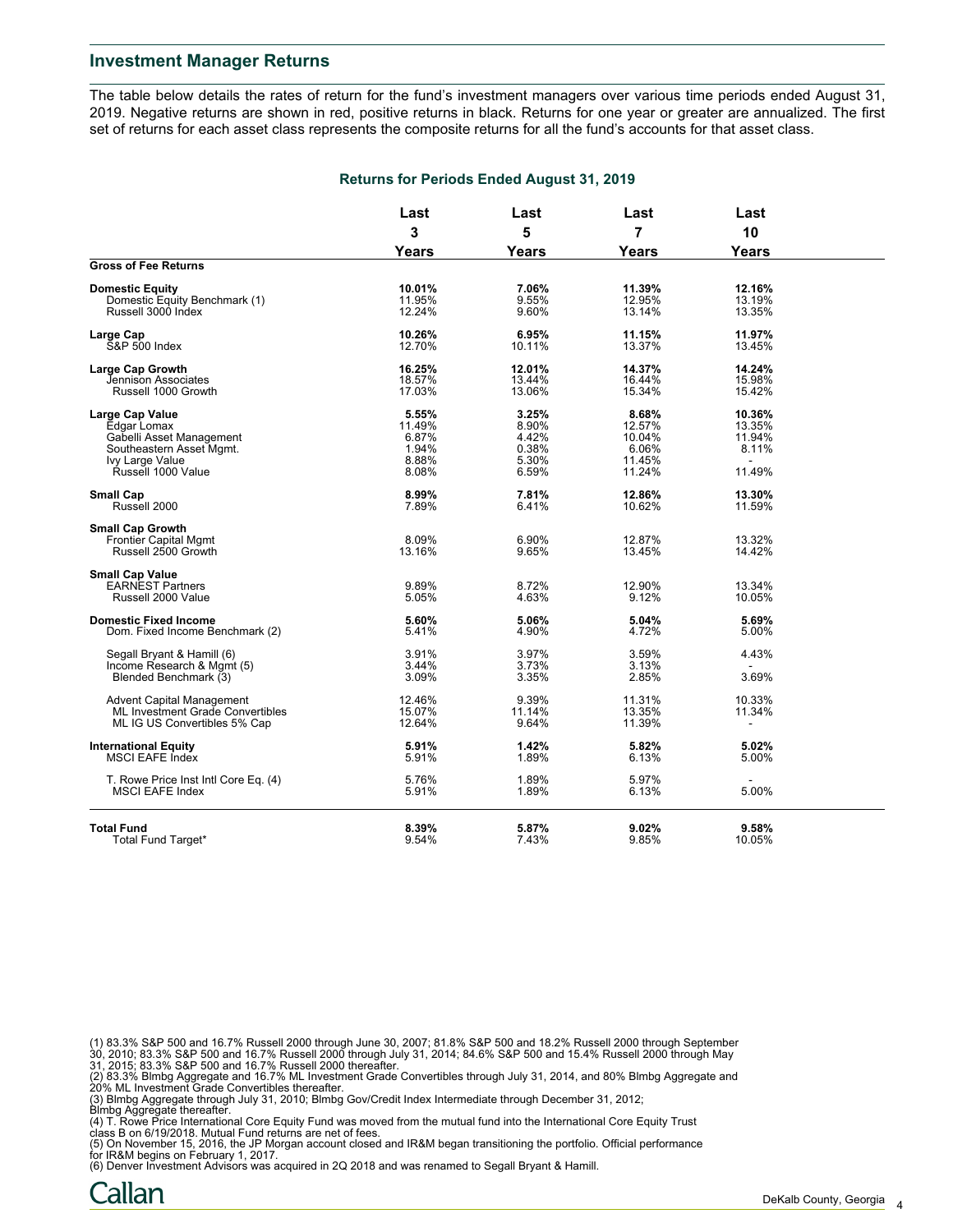The table below details the rates of return for the fund's investment managers over various time periods ended August 31, 2019. Negative returns are shown in red, positive returns in black. Returns for one year or greater are annualized. The first set of returns for each asset class represents the composite returns for all the fund's accounts for that asset class.

|                                 | Last         |  |
|---------------------------------|--------------|--|
|                                 | 15           |  |
|                                 | <b>Years</b> |  |
| <b>Gross of Fee Returns</b>     |              |  |
| <b>Domestic Equity</b>          | 8.86%        |  |
| Russell 3000                    | 9.09%        |  |
| <b>Large Cap</b>                | 8.86%        |  |
| S&P 500 Index                   | 8.95%        |  |
| Large Cap Growth                | 10.21%       |  |
| Jennison Associates             | 11.55%       |  |
| Russell 1000 Growth             | 10.47%       |  |
| <b>Large Cap Value</b>          | 7.67%        |  |
| Edgar Lomax                     | 9.03%        |  |
| Gabelli Asset Management        | 9.97%        |  |
| Southeastern Asset Mgmt.        | 5.74%        |  |
| Russell 1000 Value              | 7.68%        |  |
| <b>Small Cap</b>                | 9.11%        |  |
| Russell 2000                    | 8.37%        |  |
| <b>Small Cap Growth</b>         |              |  |
| Russell 2500 Growth             | 10.60%       |  |
| <b>Small Cap Value</b>          |              |  |
| <b>EARNEST Partners</b>         | 9.59%        |  |
| Russell 2000 Value              | 7.15%        |  |
| <b>Domestic Fixed Income</b>    | 4.91%        |  |
| Dom. Fixed Income Benchmark (1) | 4.99%        |  |
| Segall Bryant & Hamill          | 4.59%        |  |
| Blended Benchmark (3)           | 4.11%        |  |
| <b>Total Fund</b>               | 7.30%        |  |
| Total Fund Target*              | 7.56%        |  |

#### **Returns for Period Ended August 31, 2019**

\* The Total Fund Target consists of 50% S&P 500, 20% Blmbg Barclays Aggregate, 15% MSCI EAFE, 10% Russell 2000, and 5% ML Inv Grade Convertible Index.

(1) 83.3% Blmbg Barclays Aggregate and 16.7% ML Inv Grade Convertible Index through July 31, 2014,

and 80% Blmbg Barclays Aggregate and 20% ML Inv Grade Convertible Index thereafter.

(2) On November 15, 2016, the JP Morgan account closed and IR&M began transitioning the portfolio. Official performance for IR&M begins on February 1, 2017.

(3) Blmbg Barclays Aggregate through July 31, 2010; BlmBarclays Gov/Credit Index Intermediate through December 31, 2012; Blmbg Barclays Aggregate thereafter.

(4) Mutual Fund returns are net of fees.

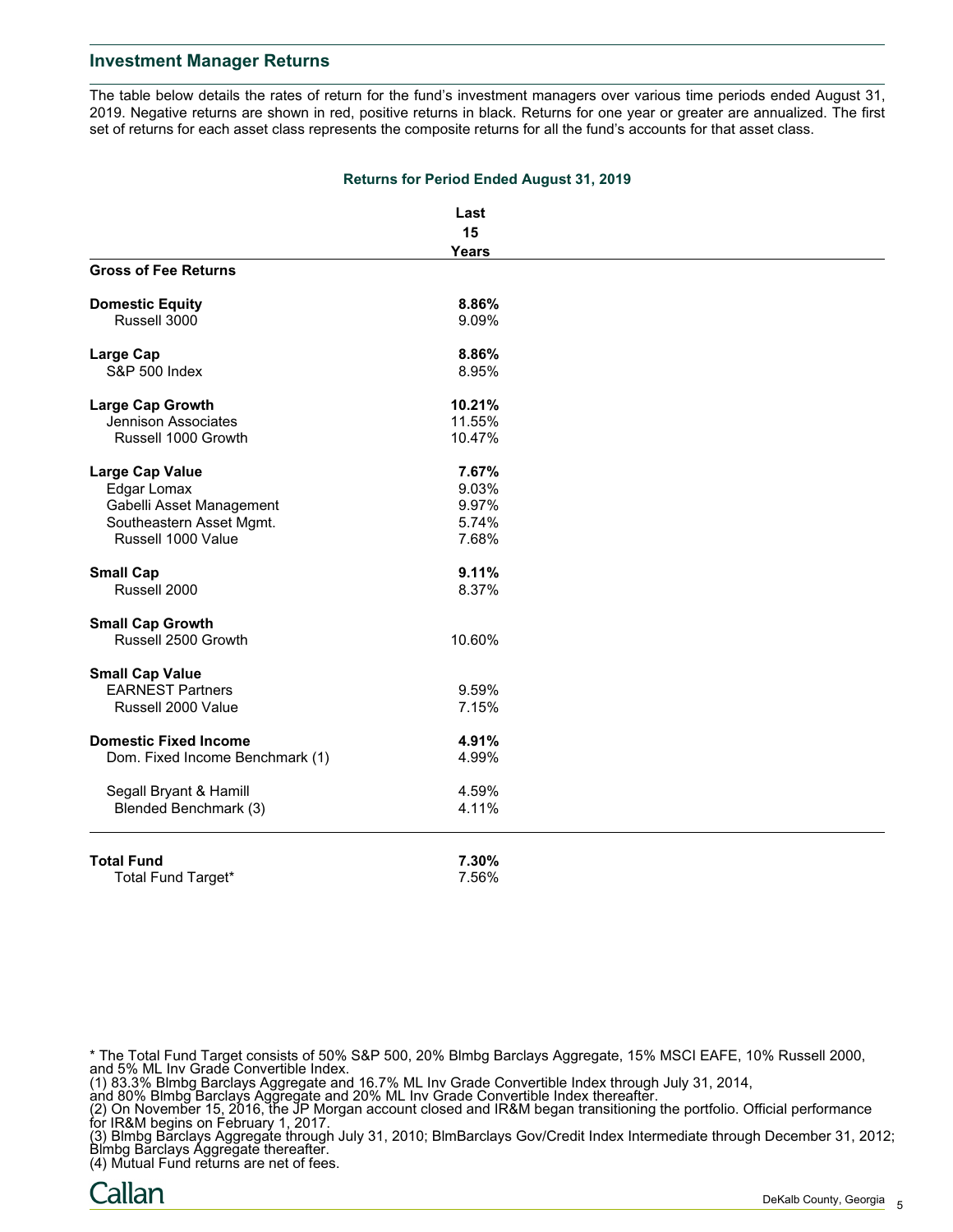The table below details the rates of return for the fund's investment managers over various time periods ended August 31, 2019. Negative returns are shown in red, positive returns in black. Returns for one year or greater are annualized. The first set of returns for each asset class represents the composite returns for all the fund's accounts for that asset class.

#### **Returns for Periods Ended August 31, 2019**

|                                                                                |                       | Last           |                       | Last             | Last                   |
|--------------------------------------------------------------------------------|-----------------------|----------------|-----------------------|------------------|------------------------|
|                                                                                | Last                  | 3              | 6                     | 9                | 12                     |
| <b>Net of Fee Returns</b>                                                      | <b>Month</b>          | <b>Months</b>  | <b>Months</b>         | <b>Months</b>    | <b>Months</b>          |
| <b>Domestic Equity</b>                                                         | (3.94%)               | 4.47%          | $(0.40\%)$            | 2.30%            | (4.81%)                |
| Domestic Equity Benchmark                                                      | $(2.14\%)$            | 6.11%          | 4.33%                 | 6.12%            | 0.16%                  |
| Russell 3000 Index                                                             | $(2.04\%)$            | 6.40%          | 5.00%                 | 7.04%            | 1.31%                  |
| Large Cap                                                                      | (3.73%)               | 4.42%          | 0.11%                 | 2.61%            | (3.71%)                |
| <b>S&amp;P 500 Index</b>                                                       | (1.58%)               | 6.87%          | 6.15%                 | 7.65%            | 2.92%                  |
| <b>Large Cap Growth</b>                                                        | (1.91%)               | 6.79%          | 5.28%                 | 10.24%           | 2.78%                  |
| Jennison Associates                                                            | (1.87%)               | 6.86%          | 4.25%                 | 9.56%            | 0.67%                  |
| Loomis Large Cap Growth                                                        | $(1.99\%)$            | 6.64%          | 7.10%                 | 11.41%           | 6.61%                  |
| Russell 1000 Growth                                                            | $(0.77\%)$            | 8.44%          | 9.21%                 | 12.68%           | 4.27%                  |
| <b>Large Cap Value</b>                                                         | (5.52%)               | 2.12%          | $(4.60\%)$            | (3.96%)          | (9.47%)                |
| Edgar Lomax                                                                    | $(0.92\%)$            | 6.33%          | 3.52%                 | 2.94%            | 3.54%                  |
| Gabelli Asset Management                                                       | $(5.71\%)$            | 1.45%          | (4.42%)               | (2.16%)          | $(6.01\%)$             |
| Southeastern Asset Mgmt.                                                       | (6.77%)               | 1.55%          | (7.38%)               | (8.13%)          | (17.12%)               |
| Ivy Large Value                                                                | (2.28%)               | 5.81%          | 1.63%                 | 0.03%            | $(3.91\%)$             |
| Russell 1000 Value                                                             | $(2.94\%)$            | 4.89%          | 2.27%                 | 2.83%            | 0.62%                  |
| <b>Small Cap</b>                                                               | (4.84%)               | 4.70%          | (2.59%)               | 0.95%            | (9.56%)                |
| Russell 2000                                                                   | $(4.94\%)$            | 2.37%          | (4.43%)               | $(1.44\%)$       | (12.89%)               |
| <b>Small Cap Growth</b><br><b>Frontier Capital Mgmt</b><br>Russell 2500 Growth | (4.50%)<br>$(2.84\%)$ | 4.97%<br>6.35% | (3.58%)<br>2.51%      | 1.30%<br>9.01%   | (9.76%)<br>$(3.70\%)$  |
| <b>Small Cap Value</b><br><b>EARNEST Partners</b><br>Russell 2000 Value        | (5.18%)<br>(5.58%)    | 4.44%<br>0.59% | $(1.60\%)$<br>(6.89%) | 0.61%<br>(5.66%) | $(9.38\%)$<br>(14.89%) |
| <b>Domestic Fixed Income</b>                                                   | 1.99%                 | 4.70%          | 7.52%                 | 10.43%           | 10.09%                 |
| Dom. Fixed Income Benchmark (1)                                                | 2.10%                 | 4.42%          | 7.63%                 | 10.79%           | 10.17%                 |
| Segall Bryant & Hamill                                                         | 2.44%                 | 3.95%          | 7.89%                 | 10.77%           | 10.91%                 |
| Income Research & Mgmt (2)                                                     | 2.53%                 | 4.32%          | 8.24%                 | 11.41%           | 10.35%                 |
| <b>Blmbg Aggregate</b>                                                         | 2.59%                 | 4.11%          | 8.02%                 | 11.11%           | 10.17%                 |
| <b>Advent Capital Management</b>                                               | 0.52%                 | 6.68%          | 5.99%                 | 8.69%            | 8.21%                  |
| ML Investment Grade Convertibles                                               | 1.58%                 | 7.20%          | 8.05%                 | 10.40%           | 10.17%                 |
| ML IG US Convertibles 5% Cap                                                   | 0.16%                 | 5.62%          | 5.98%                 | 9.16%            | 9.55%                  |
| <b>International Equity</b>                                                    | (2.17%)               | 1.68%          | (1.51%)               | 2.12%            | $(6.50\%)$             |
| <b>MSCI EAFE Index</b>                                                         | (2.59%)               | 1.88%          | 0.34%                 | 4.34%            | (3.26%)                |
| T. Rowe Price Inst Intl Core Eq.                                               | (2.17%)               | 1.88%          | (1.75%)               | 1.63%            | (6.66%)                |
| <b>MSCI EAFE Index</b>                                                         | (2.59%)               | 1.88%          | 0.34%                 | 4.34%            | (3.26%)                |
| Marathon                                                                       | (2.25%)               | 0.81%          | (1.15%)               | 3.09%            | (6.82%)                |
| <b>MSCI EAFE Index</b>                                                         | (2.59%)               | 1.88%          | 0.34%                 | 4.34%            | (3.26%)                |
| <b>Total Fund</b>                                                              | (2.25%)               | 4.16%          | 1.32%                 | 4.18%            | (1.70%)                |
| Total Fund Target*                                                             | (1.15%)               | 5.09%          | 4.65%                 | 7.28%            | 2.35%                  |

\* The Total Fund Target consists of 50% S&P 500, 20% Blmbg Barclays Agg, 15% MSCI EAFE, 10% Russell 2000, and 5% ML Inv Grade Convertible Index

(1) 80% Blmbg Barclays Aggregate and 20% ML Inv Grade Convertible Index.<br>(2) On November 15, 2016, the JP Morgan account closed and IR&M began transitioning the portfolio. Official performance<br>for IR&M begins on February 1

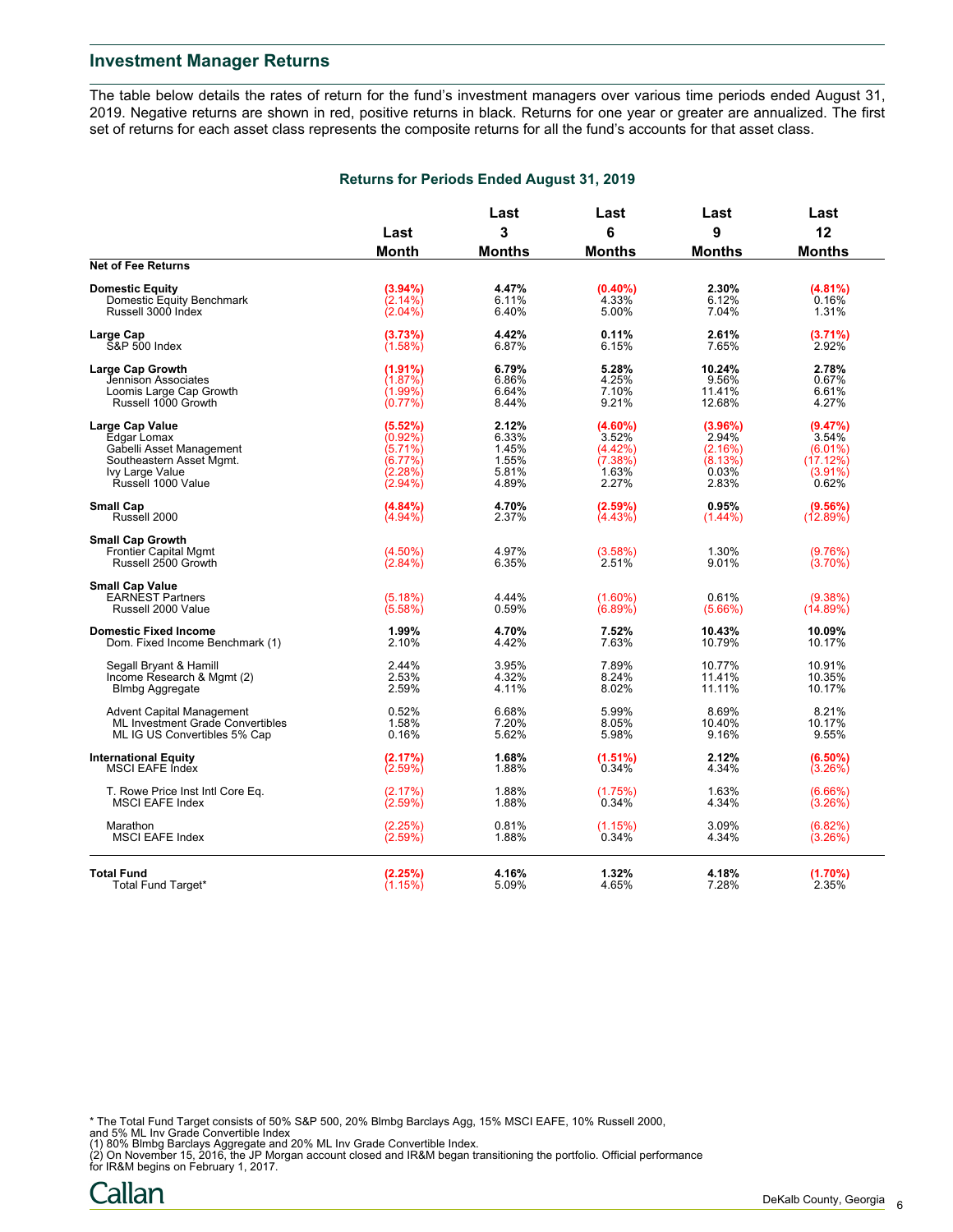The table below details the rates of return for the fund's investment managers over various time periods ended August 31, 2019. Negative returns are shown in red, positive returns in black. Returns for one year or greater are annualized. The first set of returns for each asset class represents the composite returns for all the fund's accounts for that asset class.

| <b>Returns for Periods Ended August 31, 2019</b> |              |              |              |                          |  |
|--------------------------------------------------|--------------|--------------|--------------|--------------------------|--|
|                                                  | Last         | Last         | Last         | Last                     |  |
|                                                  | $\mathbf{3}$ | 5            | 7            | 10                       |  |
|                                                  | <b>Years</b> | <b>Years</b> | <b>Years</b> | <b>Years</b>             |  |
| <b>Net of Fee Returns</b>                        |              |              |              |                          |  |
| <b>Domestic Equity</b>                           |              |              |              |                          |  |
| <b>Large Cap</b>                                 |              |              |              |                          |  |
| <b>Large Cap Growth</b>                          |              |              |              |                          |  |
| Jennison Associates                              | 18.19%       | 13.06%       | 16.04%       | 15.57%                   |  |
| Russell 1000 Growth                              | 17.03%       | 13.06%       | 15.34%       | 15.42%                   |  |
| <b>Large Cap Value</b>                           |              |              |              |                          |  |
| Edgar Lomax                                      | 10.94%       | 8.36%        | 12.02%       | 12.81%                   |  |
| Gabelli Asset Management                         | 6.34%        | 3.91%        | 9.49%        | 11.39%                   |  |
| Southeastern Asset Mgmt.                         | 1.43%        | $(0.12\%)$   | 5.54%        | 7.57%                    |  |
| Ivy Large Value                                  | 8.42%        | 4.85%        | 10.98%       | $\blacksquare$           |  |
| Russell 1000 Value                               | 8.08%        | 6.59%        | 11.24%       | 11.49%                   |  |
| <b>Small Cap</b>                                 |              |              |              |                          |  |
| <b>Small Cap Growth</b>                          |              |              |              |                          |  |
| <b>Frontier Capital Mgmt</b>                     | 7.29%        | 6.10%        | 12.03%       | 12.48%                   |  |
| Russell 2500 Growth                              | 13.16%       | 9.65%        | 13.45%       | 14.42%                   |  |
| <b>Small Cap Value</b>                           |              |              |              |                          |  |
| <b>EARNEST Partners</b>                          | 9.22%        | 8.05%        | 12.20%       | 12.62%                   |  |
| Russell 2000 Value                               | 5.05%        | 4.63%        | 9.12%        | 10.05%                   |  |
| <b>Domestic Fixed Income</b>                     |              |              |              |                          |  |
| Segall Bryant & Hamill                           | 3.71%        | 3.77%        | 3.39%        | 4.22%                    |  |
| Income Research & Mgmt (1)                       | 3.24%        | 3.53%        | 2.93%        |                          |  |
| Blended Benchmark (2)                            | 3.09%        | 3.35%        | 2.85%        | 3.69%                    |  |
| <b>Advent Capital Management</b>                 | 12.01%       | 8.96%        | 10.87%       | 9.89%                    |  |
| <b>ML Investment Grade Convertibles</b>          | 15.07%       | 11.14%       | 13.35%       | 11.34%                   |  |
| ML IG US Convertibles 5% Cap                     | 12.64%       | 9.64%        | 11.39%       | $\overline{\phantom{0}}$ |  |
| <b>International Equity</b>                      |              |              |              |                          |  |
| T. Rowe Price Inst Intl Core Eq.                 | 5.76%        | 1.89%        | 5.97%        |                          |  |
| <b>MSCI EAFE Index</b>                           | 5.91%        | 1.89%        | 6.13%        | 5.00%                    |  |

(1) On November 15, 2016, the JP Morgan account closed and IR&M began transitioning the portfolio. Official performance for IR&M begins on February 1, 2017.

(2) Blmbg Barclays Aggregate through July 31, 2010; Blmbg Barclays Gov/Cred Idx Intermediate through December 31, 2012; Blmbg Barclays Aggregate thereafter.

Callan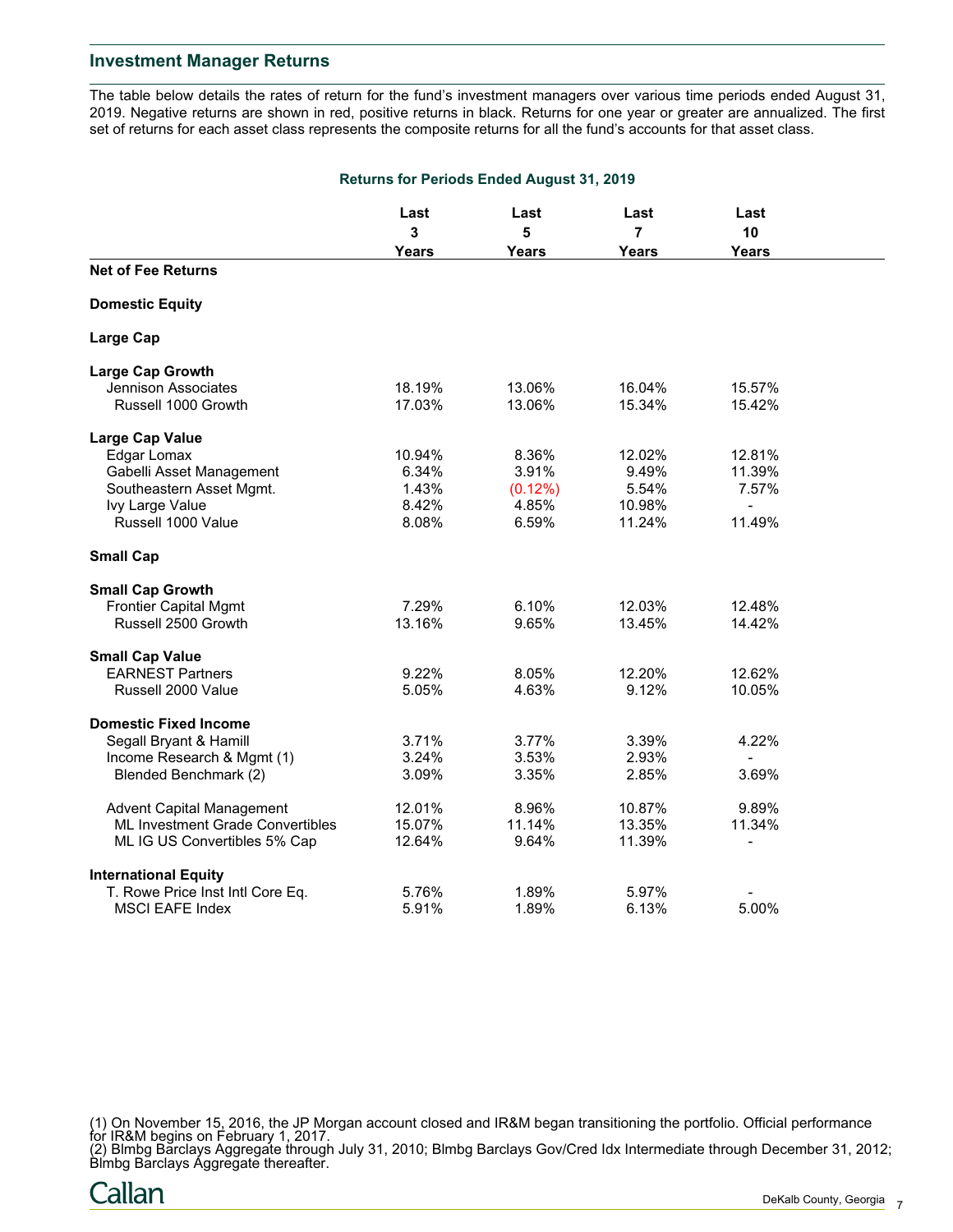The table below details the rates of return for the fund's investment managers over various time periods ended August 31, 2019. Negative returns are shown in red, positive returns in black. Returns for one year or greater are annualized. The first set of returns for each asset class represents the composite returns for all the fund's accounts for that asset class.

|                                                         | 1 Month<br><b>Ended</b><br>8/2019 | 1 Month<br><b>Ended</b><br>7/2019 | 1 Month<br><b>Ended</b><br>6/2019 | Year<br>to<br><b>Date</b> |  |
|---------------------------------------------------------|-----------------------------------|-----------------------------------|-----------------------------------|---------------------------|--|
|                                                         |                                   |                                   |                                   |                           |  |
|                                                         |                                   |                                   |                                   |                           |  |
| <b>Gross of Fee Returns</b>                             |                                   |                                   |                                   |                           |  |
| <b>Domestic Equity</b>                                  | $(3.90\%)$                        | 0.96%                             | 7.81%                             | 14.15%                    |  |
| Domestic Equity Benchmark                               | (2.14%)                           | 1.29%                             | 7.05%                             | 17.27%                    |  |
| Russell 3000 Index                                      | $(2.04\%)$                        | 1.49%                             | 7.02%                             | 18.02%                    |  |
| Large Cap                                               | (3.70%)                           | 0.90%                             | 7.57%                             | 13.99%                    |  |
| S&P 500 Index                                           | (1.58%)                           | 1.44%                             | 7.05%                             | 18.34%                    |  |
| <b>Large Cap Growth</b>                                 | $(1.88\%)$                        | 0.90%                             | 7.97%                             | 20.68%                    |  |
| Jennison Associates                                     | $(1.84\%)$                        | 0.73%                             | 8.16%                             | 20.29%                    |  |
| Loomis Large Cap Growth                                 | (1.95%)                           | 1.17%                             | 7.63%                             | 21.33%                    |  |
| Russell 1000 Growth                                     | (0.77%)                           | 2.26%                             | 6.87%                             | 23.28%                    |  |
|                                                         |                                   |                                   |                                   |                           |  |
| Large Cap Value                                         | (5.48%)                           | 0.91%                             | 7.19%<br>6.29%                    | 7.99%<br>13.11%           |  |
| Edgar Lomax                                             | $(0.88\%)$                        | 1.05%                             |                                   |                           |  |
| Gabelli Asset Management                                | (5.67%)                           | (0.12%)                           | 7.81%                             | 8.90%                     |  |
| Southeastern Asset Mgmt.                                | (6.73%)                           | 2.22%                             | 6.65%                             | 5.77%                     |  |
| Ivy Large Value                                         | (2.24%)                           | 1.17%                             | 7.10%                             | 10.33%                    |  |
| Russell 1000 Value                                      | $(2.94\%)$                        | 0.83%                             | 7.18%                             | 13.75%                    |  |
| <b>Small Cap</b>                                        | (4.79%)                           | 1.18%                             | 8.87%                             | 14.96%                    |  |
| Russell 2000                                            | $(4.94\%)$                        | 0.58%                             | 7.07%                             | 11.85%                    |  |
|                                                         |                                   |                                   |                                   |                           |  |
| <b>Small Cap Growth</b><br><b>Frontier Capital Mgmt</b> | $(4.44\%)$                        | 1.24%                             | 8.70%                             | 14.56%                    |  |
| Russell 2500 Growth                                     |                                   |                                   |                                   |                           |  |
|                                                         | $(2.84\%)$                        | 1.56%                             | 7.78%                             | 22.27%                    |  |
| <b>Small Cap Value</b>                                  |                                   |                                   |                                   |                           |  |
| <b>EARNEST Partners</b>                                 | (5.12%)                           | 1.12%                             | 9.03%                             | 15.34%                    |  |
| Russell 2000 Value                                      | (5.58%)                           | 0.16%                             | 6.37%                             | 7.31%                     |  |
| <b>Domestic Fixed Income</b>                            | 2.01%                             | 0.44%                             | 2.24%                             | 10.41%                    |  |
| Dom. Fixed Income Benchmark (1)                         | 2.10%                             | 0.45%                             | 1.81%                             | 10.09%                    |  |
| Segall Bryant & Hamill                                  | 2.46%                             | 0.31%                             | 1.19%                             | 9.12%                     |  |
| Income Research & Mgmt (2)                              | 2.55%                             | 0.40%                             | 1.37%                             | 9.67%                     |  |
| <b>Blended Benchmark</b>                                | 2.59%                             | 0.22%                             | 1.26%                             | 9.10%                     |  |
|                                                         |                                   |                                   |                                   |                           |  |
| <b>Advent Capital Management</b>                        | 0.56%                             | 0.76%                             | 5.39%                             | 13.98%                    |  |
| ML Investment Grade Convertibles                        | 1.58%                             | 1.28%                             | 4.20%                             | 14.60%                    |  |
| ML IG US Convertibles 5% Cap                            | 0.16%                             | 1.36%                             | 4.04%                             | 13.90%                    |  |
| <b>International Equity</b>                             | (2.17%)                           | (1.73%)                           | 5.77%                             | 7.96%                     |  |
| <b>MSCI EAFE Index</b>                                  | (2.59%)                           | (1.27%)                           | 5.93%                             | 9.66%                     |  |
| T. Rowe Price Inst Intl Core Eq. (3)                    | (2.17%)                           | $(1.77\%)$                        | 6.02%                             | 7.75%                     |  |
| <b>MSCI EAFE Index</b>                                  | (2.59%)                           | (1.27%)                           | 5.93%                             | 9.66%                     |  |
|                                                         |                                   |                                   |                                   |                           |  |
| Marathon                                                | (2.18%)                           | $(1.60\%)$                        | 4.97%                             | 8.66%                     |  |
| <b>MSCI EAFE Index</b>                                  | (2.59%)                           | (1.27%)                           | 5.93%                             | 9.66%                     |  |
|                                                         |                                   |                                   |                                   |                           |  |
| <b>Total Fund</b>                                       | (2.22%)                           | 0.49%                             | 6.10%                             | 12.42%                    |  |
| Total Fund Target*                                      | (1.15%)                           | 0.70%                             | 5.57%                             | 14.45%                    |  |

- 
- \* The Total Fund Target consists of 50% S&P 500, 20% Blmbg Barclays Aggregate, 15% MSCI EAFE, 10% Russell 2000,<br>and 5% ML Inv Grade Convertible Index.<br>(1) 80% Blmbg Barclays Aggregate and 20% ML Inv Grade Convertible Index
- 
-